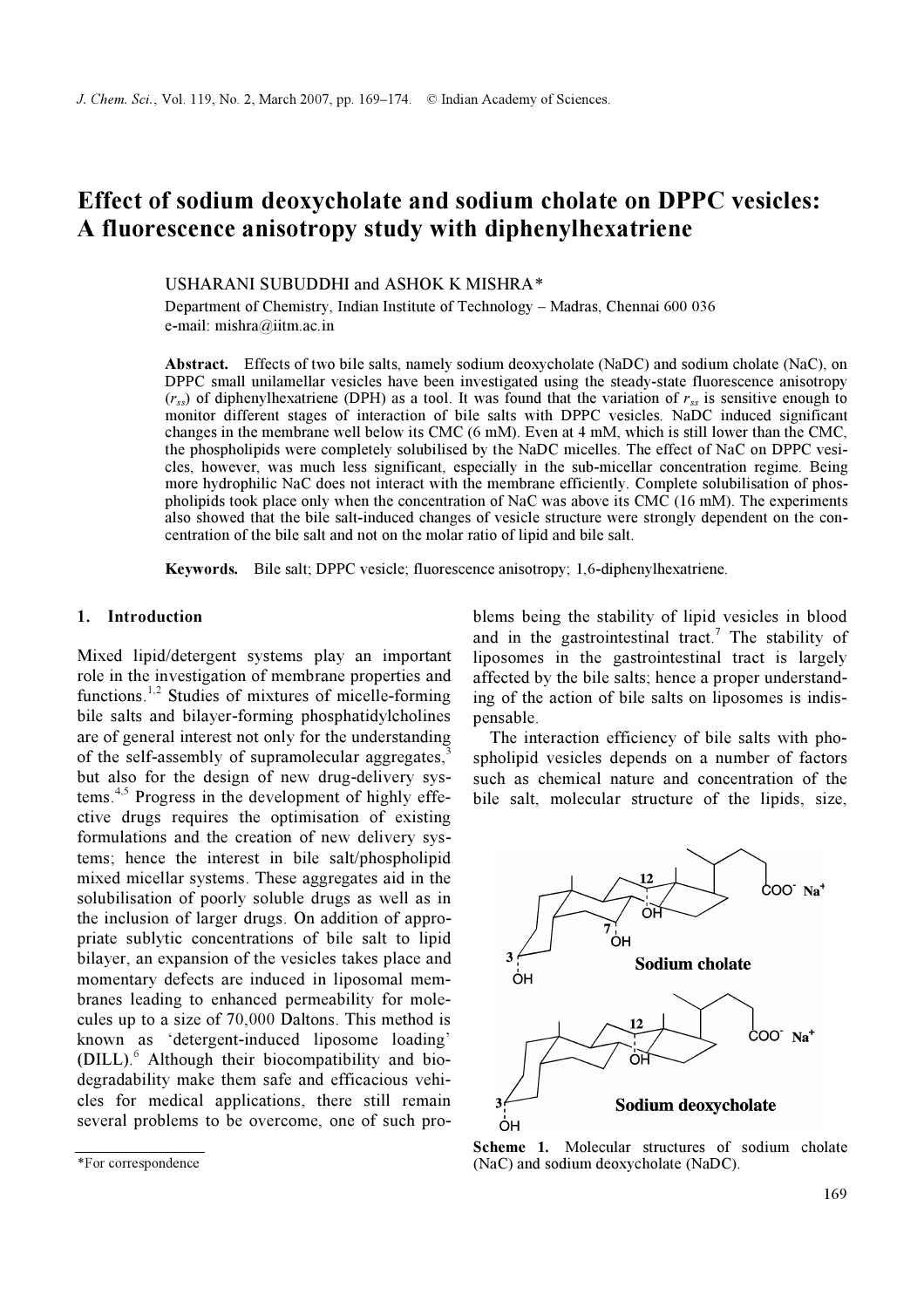shape and state of the vesicles, buffer, pH, and temperature.<sup>8,9</sup> Hence, it is desirable to have a clear understanding of the interaction between bile salts and phospholipid vesicles under different experimental conditions and with different kinds of vesicles.

 The objective of the present work was to investigate the effect of two bile salts dihydroxy sodium deoxycholate (NaDC) and trihydroxy sodium cholate (NaC) (scheme 1) on dipalmitoylphosphatidylcholine (DPPC) small unilamellar vesicles (SUVs), employing the fluorescence anisotropy of 1,6-diphenylhexatriene (DPH) as a tool.

# 2. Experimental

## 2.1 Materials

Dipalmitoylphosphatidylcholine (DPPC) was purchased from the Sigma Chemical Company (USA) and was used as such. Sodium deoxycholate (NaDC) and sodium cholate (NaC) were obtained from SRL India Ltd. and were recrystallized from hot ethanol. 1,6-diphenylhexatriene (DPH) was purchased from the Sigma Chemical Company (USA) and was used as received. Water, distilled twice from alkaline permanganate solution, was used for the experiments.

#### 2.2 DPPC vesicle preparation

For the present work small unilamellar vesicles in the size range 30–50 nm were used. The vesicles were prepared by ethanol injection method, $10$  where an ethanolic solution of the lipid was injected rapidly with the help of a fine needle into water maintained at 50°C (optimised condition). The volume of ethanol injected is always less than 1% v/v in order to avoid any damage to the liposome by ethanol.

## 2.3 Labelling of vesicles

Labelling of the vesicles was achieved by adding a measured amount of DPH to the lipid solution before preparation of the liposome, in a molar ratio yielding the desired final lipid/probe ratio, such that DPH is directly incorporated into the membrane during its formation. For all the experiments, a control solution containing the same concentration of lipid in absence of probe was used as blank. The partition coefficient value  $(K_p)$  of DPH in DPPC SUVs is calculated using the equation

$$
F = F_0 L / \{ (55.6 / K_p) + L \},
$$

where  $F$  is the fluorescence intensity at 428 nm at lipid concentration  $L$ ,  $F_0$  is the maximum fluorescence resulting from total probe incorporation into membrane.<sup>11</sup> The  $K_p$  value is found to be  $2 \times 10^6$  in the liquid crystalline phase  $(50^{\circ}C)$ . From this value the lipid to probe ratio is calculated to be  $\approx 600$  by using [DPH] =  $5 \times 10^{-7}$  M and [DPPC] =  $3 \times 10^{-4}$  M and this ratio was maintained for further work.

## 2.4 Incorporation of bile salts

Stock solutions of NaDC and NaC were prepared in water. Fresh solutions of bile salt were prepared every time to avoid the problem of aging. The experimental solutions were prepared by adding the desired volume of bile salt stock to the preformed DPPC vesicles and the solution was equilibrated for at least two hours before experiments.

#### 2.5 Fluorescence measurements

Fluorescence measurements were carried out with Jobin-Yvon fluorolog II spectrofluorimeter. Excitation and emission spectra were recorded with 5/5 nm slit widths. For temperature dependence experiments the temperature was controlled by circulating water through a jacketted cuvette holder from a refrigerated bath (Insref Ultra Cryostat, India). Temperature was also checked inside the cuvette before and after the experiments; the variation was negligible. The steady-state fluorescence anisotropy  $(r_{ss})$  values were obtained using the expression

$$
r_{ss}=(I_{\perp}-GI_{\perp})/(I_{\perp}+2GI_{\perp}),
$$

where  $I_{\perp}$  and  $I_{\perp}$  are fluorescence intensities when the emission polarizer is parallel and perpendicular, respectively, to the direction of polarization of the excitation beam, and G is the factor that corrects for unequal transmission by the diffraction gratings of the instrument for vertically and horizontally polarized light.

## 3. Results and discussion

DPH is one of the most popular fluorescence anisotropy probes for bilayer membranes.<sup>12–14</sup> It is a rodlike molecule, whose absorption and emission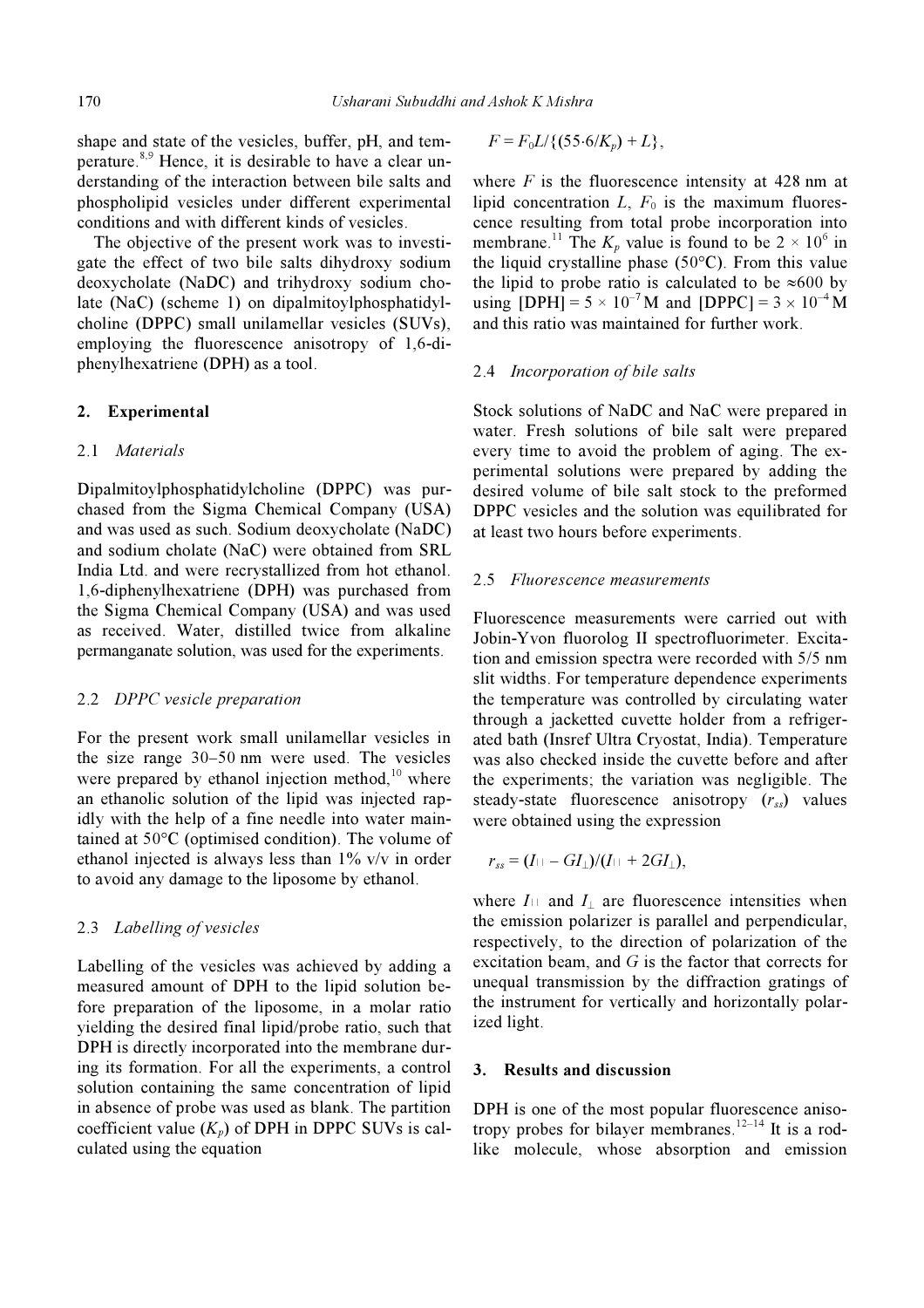dipoles are collinear and lie along the principal molecular axis, which is perpendicular to the membrane plane. The probe is located deep within the hydrophobic core region of the phospholipid bilayer.<sup>14</sup> Thus any modification in the movement of the chains or packing is sensitively reflected in the fluorescence anisotropy of DPH. Both fluorescence intensity and fluorescence anisotropy of DPH are found to show very good response to the phase transition in phospholipid vesicles. The anisotropy shows a sudden drop at 42°C, the phase transition temperature of DPPC. Hence, it was chosen to monitor the effect of bile salt on phospholipid vesicles. The critical micelle concentrations (CMC) of the two bile salts NaDC and NaC in water (25°C) were determined by using the fluorescent dye method employing DPH fluorescence intensity and anisotropy as tools.15,16 The CMCs thus found are 6 mM for NaDC and 16 mM for NaC.

# 3.1 Effect of low concentrations of NaDC and NaC on DPPC SUVs

Figures 1a and b show the variation of fluorescence anisotropy of DPH with temperature in DPPC SUVs on addition of various concentrations of NaDC and NaC, respectively. The concentration of bile salt was varied between 0⋅1 and 1 mM, keeping the DPPC concentration constant at 0⋅3 mM. Plots for a few intermediate concentrations have been removed from the figure for clarity.

 There is no appreciable change in the anisotropy profiles of DPH observed in DPPC SUVs in presence of NaC in this concentration range, which clearly indicates that NaC, when present at low concentration, does not have significant effect on the phase behaviour of DPPC SUVs. However, unlike NaC, the effect of NaDC on DPPC SUVs is remarkable even at these low concentration ranges. Variation of fluorescence anisotropy shows behaviour similar to that in pure DPPC SUVs up to 0⋅55 mM of NaDC, i.e. the anisotropy is high at lower temperature and shows a drop at the phase transition and then levels off on further increase in temperature. However, there is an almost linear decrease in phase-transition temperature in the concentration range of 0⋅1 mM to 0⋅55 mM of NaDC; below 0⋅1 mM of NaDC the phase-transition temperature remains practically the same as that of pure DPPC SUVs (42°C). The transition temperature decreases from 42°C in pure DPPC to 35°C by 0⋅55 mM of NaDC (figure 2). This indicates that up to 0⋅55 mM of NaDC, incorporation of deoxycholate into the DPPC bilayer causes a disturbance in the interactions among the chains resulting in a decrease in the temperature of the gel to liquid crystal transition. Thus, in the above concentration range (0⋅1– 0⋅55 mM), NaDC has a fluidising effect on DPPC SUVs; the bilayer structure of bile salt incorporated vesicles is still intact showing distinct phase behaviour.

 In the concentration window 0⋅6 to 1⋅0 mM of NaDC, the anisotropy shows variation similar to that of a pure DPPC bilayer below the phase transition temperature, but above this temperature it increases with increasing temperature, which is similar to that in pure NaDC micelles. $16$  It is known in the literature that the partition coefficient of NaDC depends on the physical state of the lipid membrane.<sup>17</sup> Thus, in the present case it can be argued that as the temperature approaches the phase transition temperature more fluid regions in the bilayers are likely to arise, which in turn increases the permeability of the



Figure 1. Response of DPH fluorescence anisotropy to the changes induced by (a) NaDC and (b) NaC  $(0-1$  mM) in 0⋅3 mM of DPPC SUVs ( $\lambda_{\text{ex}}$  = 360 nm,  $\lambda_{\text{em}}$  = 428 nm).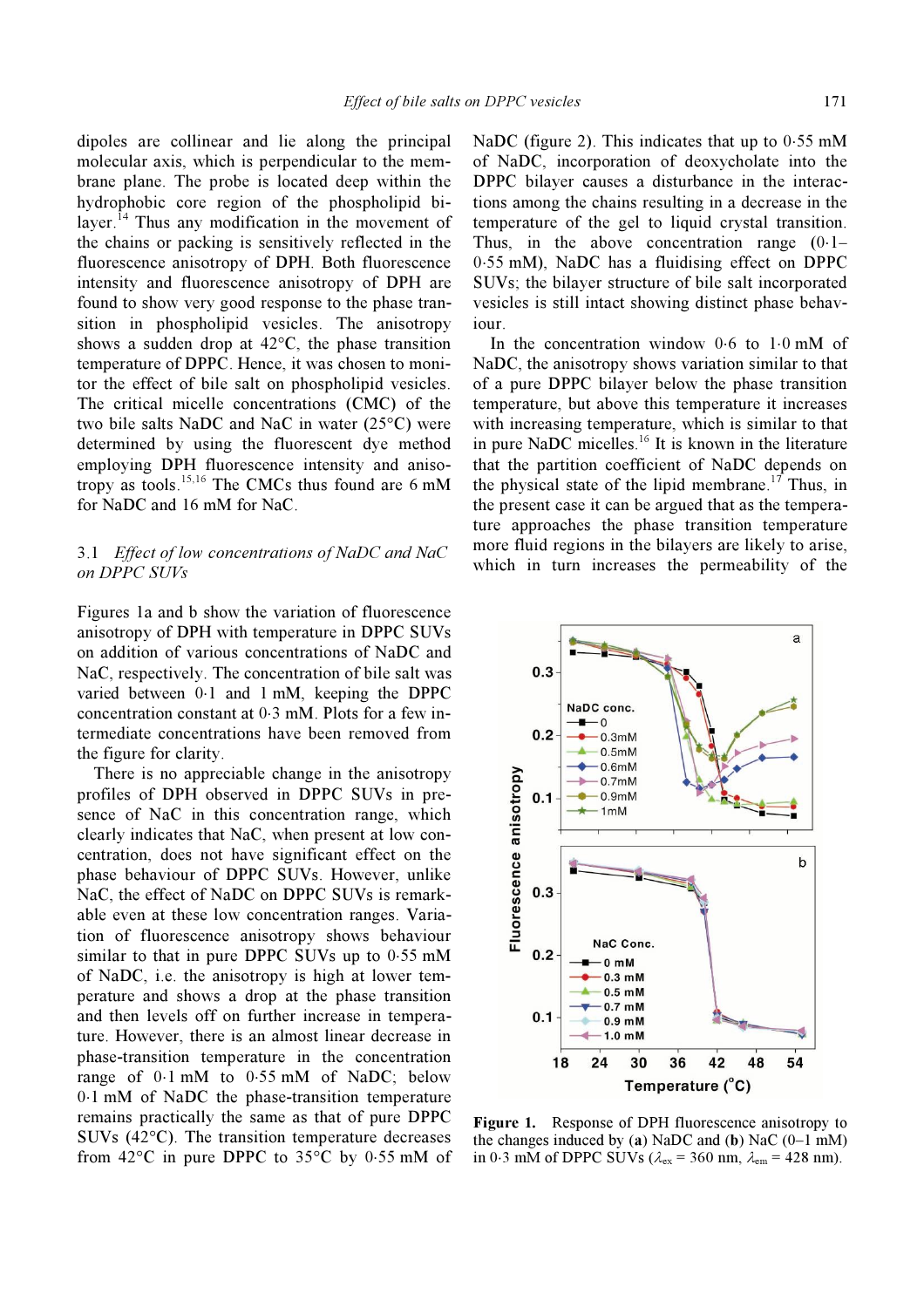membrane towards NaDC so as to facilitate the formation of mixed micelles. Therefore, in the above concentration range of NaDC (0⋅6–1 mM) there is coexistence of bile salt incorporated bilayers (at low temperature, i.e. below the phase transition temperature) and lipid-rich mixed micelles (at high temperature).

# 3.2 Effect of high concentrations of NaDC on DPPC SUVs

Figure 3 shows the fluorescence anisotropy profiles of DPH with temperature in DPPC SUVs in the presence of NaDC in the concentration range of  $1.0 \text{ mM} \leq \text{[NaDC]} \leq 6.0 \text{ mM}$ . As the concentration of NaDC increases from 1⋅0 to 3⋅0 mM, the micellar character becomes prominent; however there still exists the signature of bilayer phase transition at lower temperature. By 4⋅0 mM of NaDC the phase transition is completely abolished and the anisotropy profiles exactly resemble those of pure NaDC micelles. This indicates that above 4⋅0 mM of NaDC, which is still lower than its CMC in water (6 mM), the bilayer signature is completely lost and there is existence of micelles suggesting the solubilisation of phospholipids. There are literature reports on decrease in critical micelle concentration of bile salt on addition of phosphatidylcholine.<sup>18,19</sup>

 The solubilisation of lipid vesicles by detergents such as Triton-X is known to proceed through four stages: Stage I: mixed vesicle formation, stage II: coexistence of mixed vesicles and mixed bilayer



Figure 2. Variation of the main phase transition temperature of DPPC SUVs with NaDC concentration.

sheets, stage III: transformation of mixed bilayers to lipid-rich micelles and stage IV: solubilisation of lipid in the detergent micelles.<sup>20</sup> From our experimental data, a similar model shows the solubilisation of DPPC SUVs by NaDC. Thus, under experimental conditions, 0⋅3 mM of DPPC SUVs, the different stages can be depicted as follows: (i) at  $[NaDC]$  < 0⋅6 mM, NaDC partitions into the bilayer and alters the chain order resulting in linear decrease in the phase transition temperature with NaDC concentration; (ii) at  $0.6$  mM  $\leq$  [NaDC] < 4.0 mM, there is coexistence of mixed vesicles and micelles, below the phase transition the bilayer signature is observed and near the phase transition temperature the permeability of the bilayer for NaDC increases, thus more of NaDC get associated with the bilayer, converting them to mixed micelles; (iii) at  $[NaDC] \ge 4.0$  mM, complete solubilisation of DPPC lipids in NaDC micelles takes place and there is no signature of bilayer observed.

This can be presented in a flow diagram as below:



3.3 Effect of high concentrations of NaC on DPPC SUVs

Figure 4 shows temperature-dependent anisotropy profiles of DPH in DPPC SUVs indicating the effect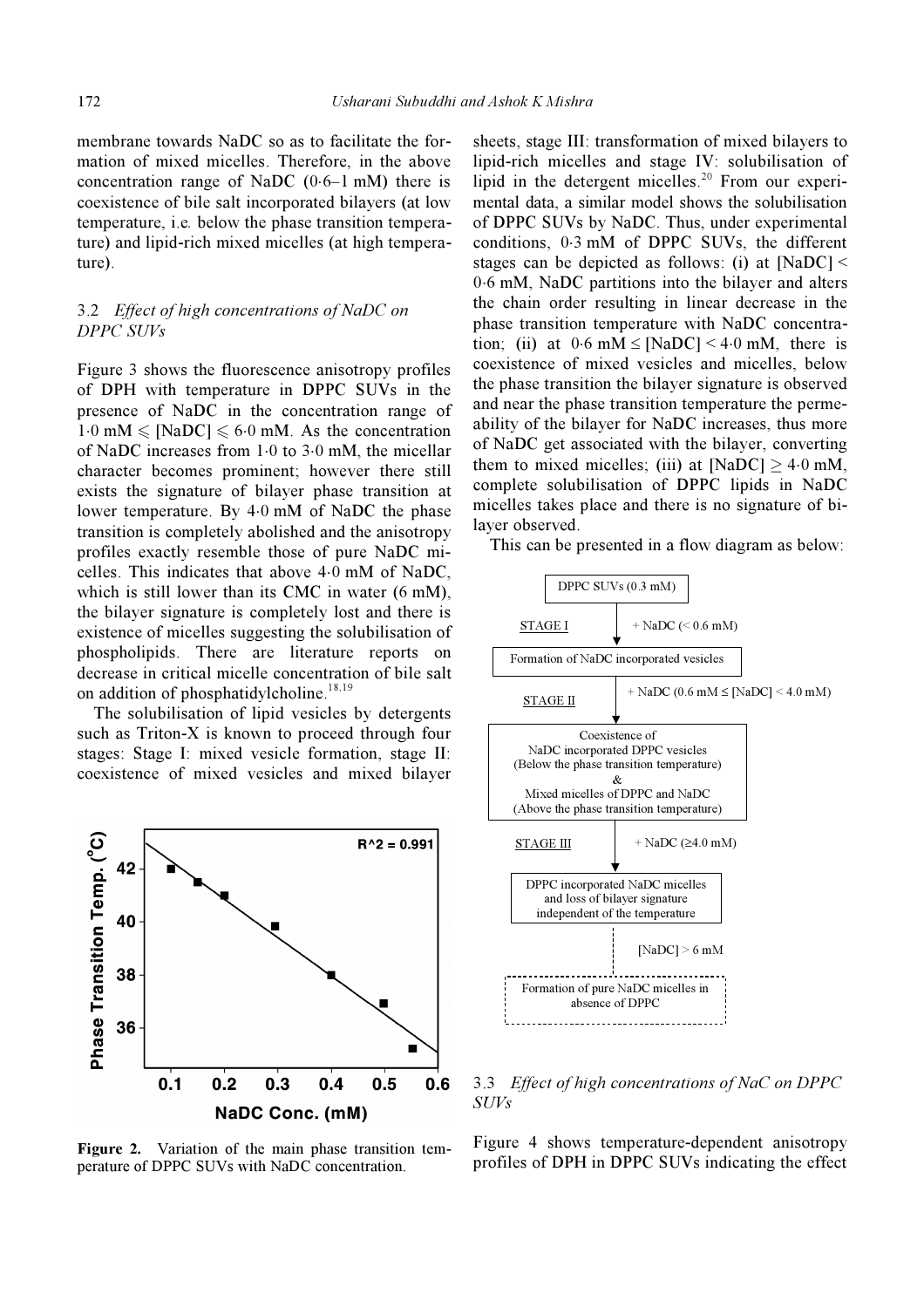of NaC on DPPC SUVs in the higher concentration range. NaC concentration is varied from 4–20 mM. The bilayer behaviour is retained even up to a concentration of 14 mM of NaC. However, the phase transition temperature diminishes with increase in NaC concentration; it drops from 42<sup>o</sup>C in pure DPPC to 32°C in presence of 14 mM of NaC. Above 16 mM of NaC the anisotropy profile shows similar trend as that of pure NaC micelles in the higher



Figure 3. 3D plots showing variation of steady-state fluorescence anisotropy of DPH in DPPC SUVs as a function of temperature.  $[DPPC] = 0.3$  mM,  $[NaDC] =$ 1⋅0–6⋅0 mM ( $\lambda_{\text{ex}}$  = 360 nm,  $\lambda_{\text{em}}$  = 428 nm). The variation of fluorescence anisotropy in pure NaDC micelles is also given for comparison.



Figure 4. Temperature-dependent steady-state fluorescence anisotropy profiles of DPH in DPPC SUVs in presence anisotropy profiles of DPH in DPPC SO vs in presence of NaC at higher concentration range. [DPPC] = 0⋅3 mM. [NaC] = 4⋅0–20 mM ( $\lambda_{ex}$  = 360 nm,  $\lambda_{em}$  = 428 nm). The temperature dependence of anisotropy in pure NaC micelles is also given for comparison.

temperature regime. In case of NaC, the complete solubilisation of phospholipid vesicles takes place only when the concentration of NaC is above its CMC.

 The efficiency of a bile salt towards membrane perturbation is found to be dependent on its nature. For efficient perturbance to occur at a concentration prior to the critical micelle concentration of the bile salt, it is expected that the affinity of the bile salt for the membrane should be high as compared to the affinity of the bile salt for itself, which is clearly the case for the lipophilic deoxycholate. NaC being more hydrophilic does not interact with the membrane efficiently and hence its solubilising capacity towards phospholipid vesicles is less.

# 3.4 Experiments with different concentrations of DPPC SUVs

It was found that the first appearance of mixed micelles occurs at 0⋅6 mM of NaDC for 0⋅3 mM of DPPC SUVs, which comes out to be a ratio of 1 : 2 of lipid to NaDC. In order to examine whether this ratio of lipid to NaDC is important for mixed micelle formation, experiments were carried out with different concentrations of DPPC SUVs and NaDC maintaining their ratio at 1 : 2.

 Figure 5 shows the temperature-dependent fluorescence anisotropy profiles of DPH at different concentrations of DPPC SUVs and NaDC mixed in a fixed ratio of  $1:2$ . It is clear from the figure that although the ratio of DPPC to NaDC is kept con-



Figure 5. Temperature-dependent steady-state fluorescence anisotropy profiles of DPH in mixture of DPPC SUVs and NaDC at a ratio of 1 : 2. [DPPC] = 0⋅1–0⋅5 mM SUVs and NaDC at a ratio of 1 : 2. [DPPC] =  $0.1-0.5$  mM<br>and [NaDC] =  $0.2-1.0$  mM ( $\lambda_{\text{ex}}$  = 360 nm,  $\lambda_{\text{em}}$  = 428 nm).